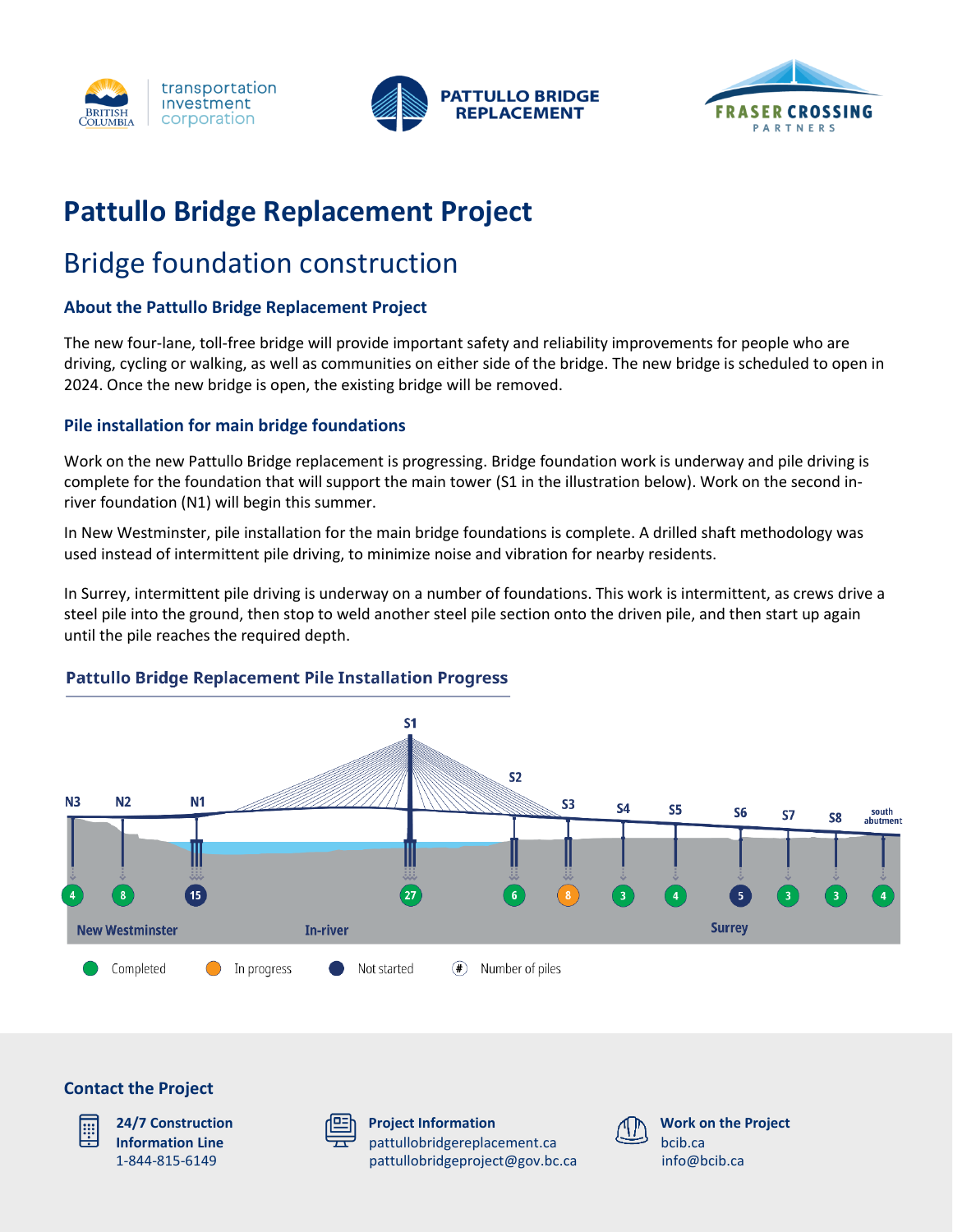





#### **Building the foundations**

After the steel pile is driven or drilled into the ground, it is filled with rebar, followed by concrete to fill and "plug" the pile. There are two ways to continue from this point – either to pour another layer of concrete to cap the pile, or proceed directly to pouring concrete columns that are filled with rebar directly on top of the piles, to support the bridge deck.



*A pile cap is used on the S1 main tower foundation as well as piers N1, N3, S2 and S3. On pier N3, structural steel columns extend from bearing pedestals which sit directly on the pile cap.*



*Concrete columns will be poured directly on top of the piles for piers N2, S4, S5, S6, S7, S8 and foundations for the Highway 17 off-ramp in Surrey.*





**24/7 Construction Information Line** 1-844-815-6149

| _ | 33 |
|---|----|
|   |    |

**Project Information** pattullobridgereplacement.ca [pattullobridgeproject@gov.bc.ca](mailto:pattullobridgeproject@gov.bc.ca)



**Work on the Project** bcib.ca [info@bcib.ca](mailto:info@bcib.ca)